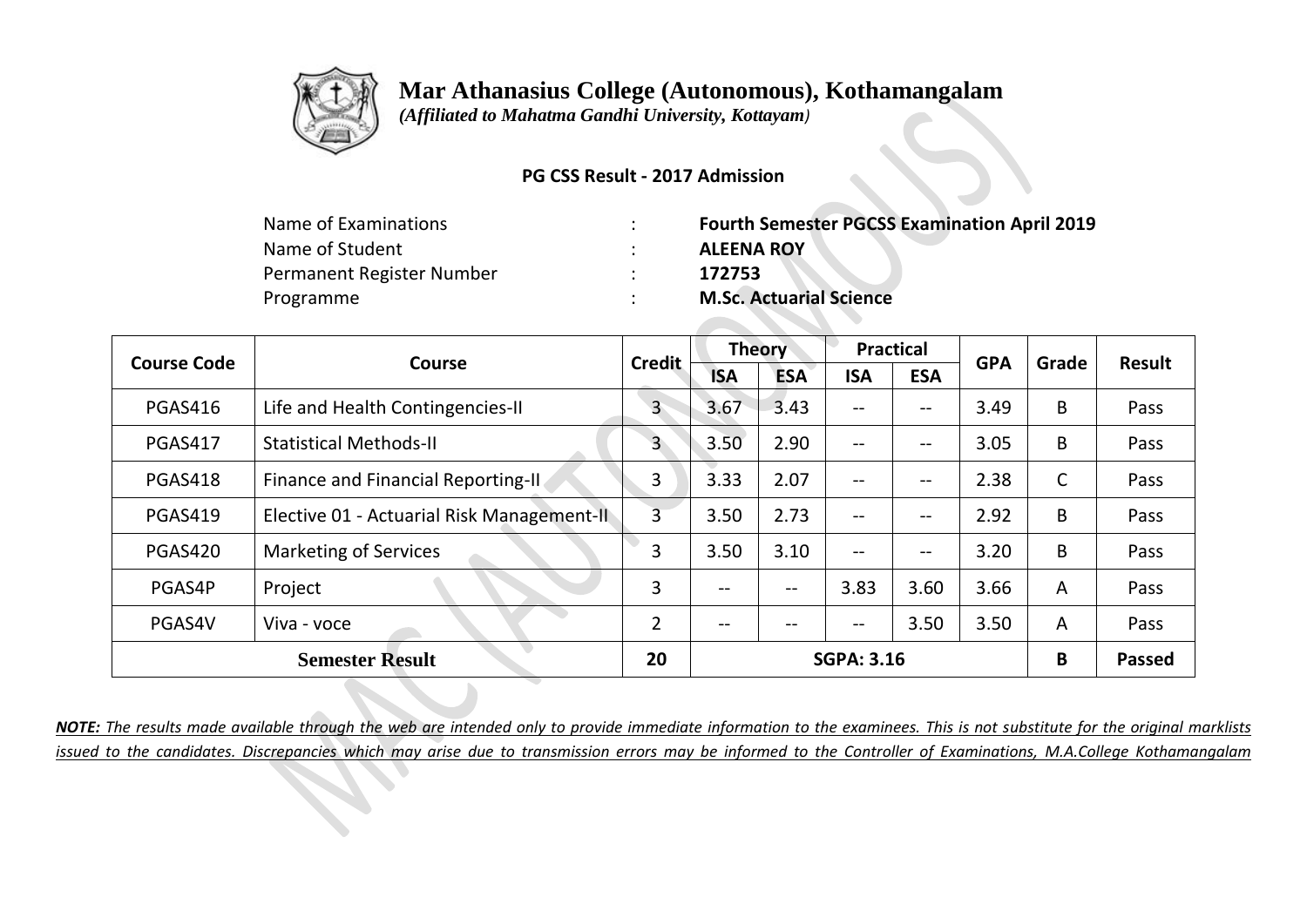

 *(Affiliated to Mahatma Gandhi University, Kottayam)*

### **PG CSS Result - 2017 Admission**

| <b>Fourth Semester PGCSS Examination April 2019</b> |
|-----------------------------------------------------|
| <b>ANAND A</b>                                      |
| 172754                                              |
| <b>M.Sc. Actuarial Science</b>                      |
|                                                     |

| <b>Course Code</b> | Course                                     | <b>Credit</b>  | <b>Theory</b> |            | <b>Practical</b>  |            | <b>GPA</b> | Grade | <b>Result</b> |
|--------------------|--------------------------------------------|----------------|---------------|------------|-------------------|------------|------------|-------|---------------|
|                    |                                            |                | <b>ISA</b>    | <b>ESA</b> | <b>ISA</b>        | <b>ESA</b> |            |       |               |
| <b>PGAS416</b>     | Life and Health Contingencies-II           | $\mathsf{3}$   | 3.33          | 3.40       | $-$               | --         | 3.38       | B     | Pass          |
| <b>PGAS417</b>     | <b>Statistical Methods-II</b>              | 3              | 3.50          | 2.77       | $\qquad \qquad -$ | --         | 2.95       | B     | Pass          |
| <b>PGAS418</b>     | Finance and Financial Reporting-II.        | 3              | 3.66          | 2.30       | $- -$             | --         | 2.64       | B     | Pass          |
| PGAS419            | Elective 01 - Actuarial Risk Management-II | $\overline{3}$ | 3.33          | 2.47       | $\qquad \qquad -$ | $- -$      | 2.69       | B     | Pass          |
| PGAS420            | <b>Marketing of Services</b>               | 3              | 3.50          | 2.27       | $\qquad \qquad -$ | $- -$      | 2.58       | B     | Pass          |
| PGAS4P             | Project                                    | 3              | --            | $- -$      | 3.50              | 3.53       | 3.52       | A     | Pass          |
| PGAS4V             | Viva - voce                                | $\overline{2}$ | --            |            | --                | 3.70       | 3.70       | A     | Pass          |
|                    | <b>Semester Result</b>                     | 20             |               |            | <b>SGPA: 3.03</b> |            |            | B     | <b>Passed</b> |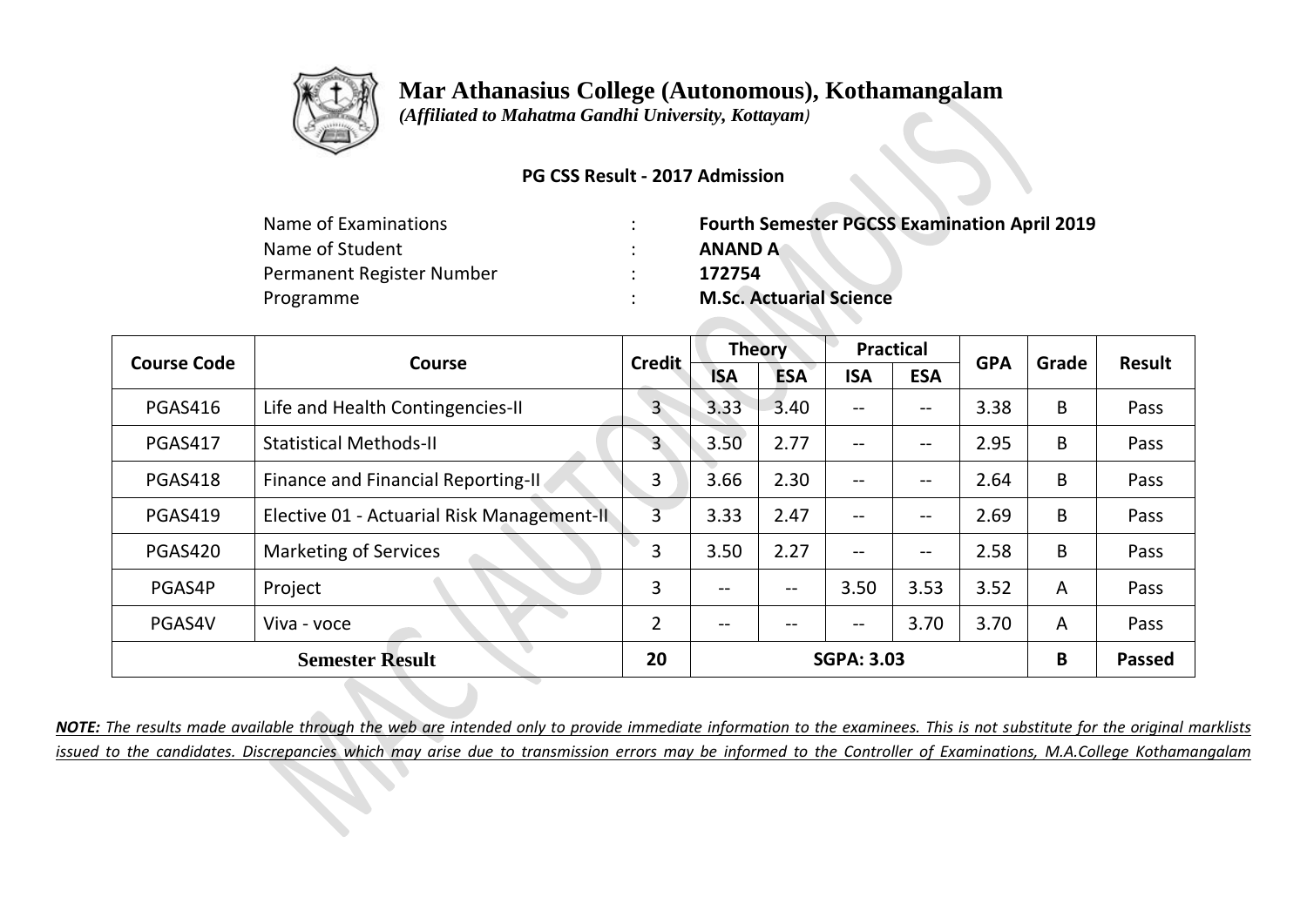

 *(Affiliated to Mahatma Gandhi University, Kottayam)*

### **PG CSS Result - 2017 Admission**

| <b>Fourth Semester PGCSS Examination April 2019</b> |
|-----------------------------------------------------|
| <b>ANANDU K ARJUNAN</b>                             |
| 172755                                              |
| <b>M.Sc. Actuarial Science</b>                      |
|                                                     |

| <b>Course Code</b> | Course                                     | <b>Credit</b>  | <b>Theory</b> |                   | <b>Practical</b>                    |                   | <b>GPA</b> | Grade          | <b>Result</b> |
|--------------------|--------------------------------------------|----------------|---------------|-------------------|-------------------------------------|-------------------|------------|----------------|---------------|
|                    |                                            |                | <b>ISA</b>    | <b>ESA</b>        | <b>ISA</b>                          | <b>ESA</b>        |            |                |               |
| <b>PGAS416</b>     | Life and Health Contingencies-II           | 3              | 3.17          | 3.37              | $\qquad \qquad -$                   | --                | 3.32       | B              | Pass          |
| <b>PGAS417</b>     | <b>Statistical Methods-II</b>              | 3              | 3.67          | 3.30              | $\qquad \qquad -$                   | --                | 3.39       | B              | Pass          |
| PGAS418            | Finance and Financial Reporting-II         | 3              | 3.33          | 2.43              | $\qquad \qquad -$                   | $\qquad \qquad -$ | 2.66       | B              | Pass          |
| <b>PGAS419</b>     | Elective 01 - Actuarial Risk Management-II | 3              | 3.17          | 2.60              | $\qquad \qquad -$                   | $\qquad \qquad -$ | 2.74       | B              | Pass          |
| PGAS420            | <b>Marketing of Services</b>               | 3              | 3.16          | 2.93              | $\qquad \qquad -$                   | $-\!$ $-$         | 2.99       | B              | Pass          |
| PGAS4P             | Project                                    | 3              | $- -$         | $\qquad \qquad -$ | 4.00                                | 3.70              | 3.78       | A              | Pass          |
| PGAS4V             | Viva - voce                                | $\overline{2}$ | --            |                   | $\hspace{0.04in}$ $\hspace{0.04in}$ | 3.80              | 3.80       | $\overline{A}$ | Pass          |
|                    | <b>Semester Result</b>                     | 20             |               |                   | <b>SGPA: 3.21</b>                   |                   |            | B              | <b>Passed</b> |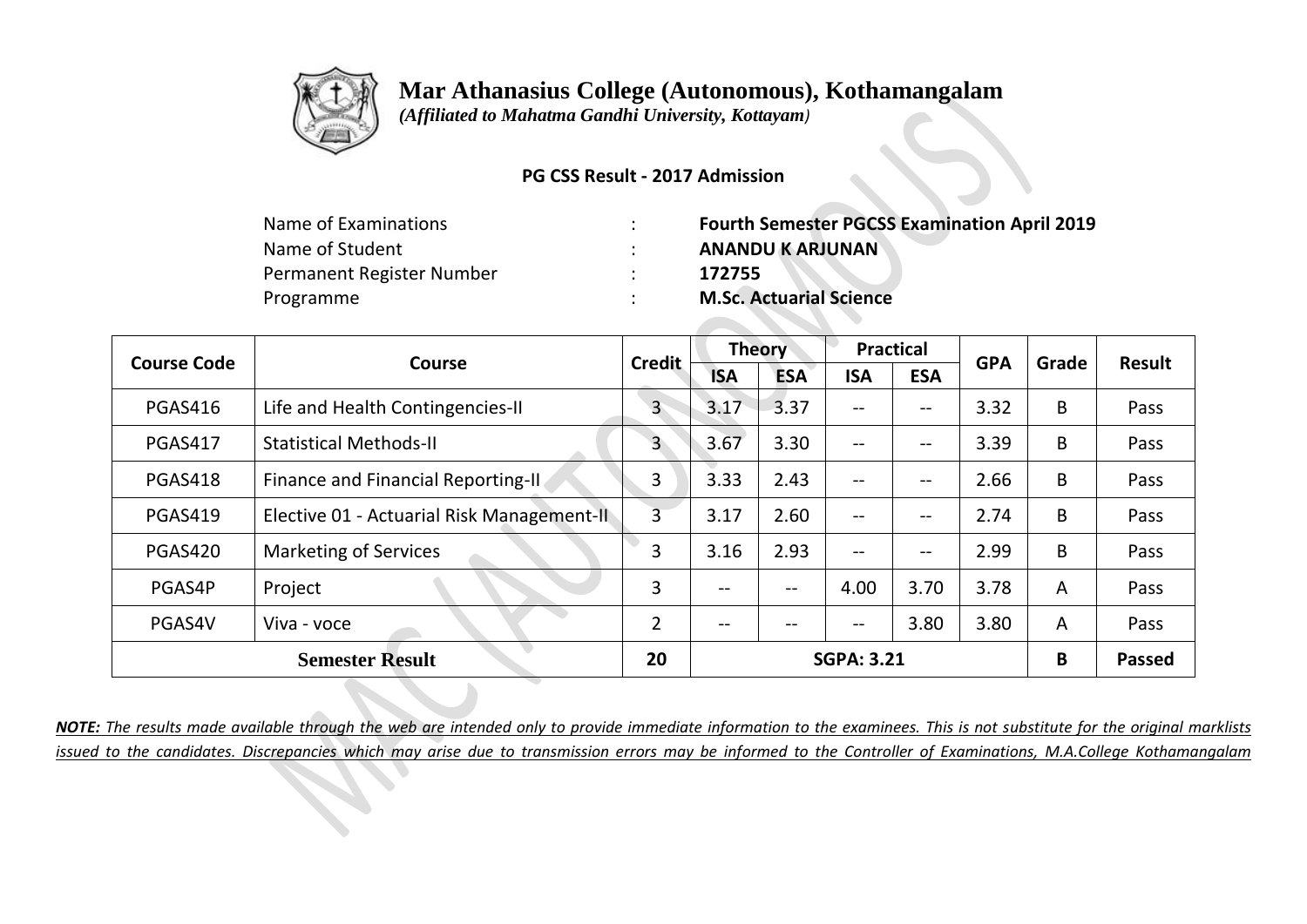

 *(Affiliated to Mahatma Gandhi University, Kottayam)*

### **PG CSS Result - 2017 Admission**

| <b>Fourth Semester PGCSS Examination April 2019</b> |
|-----------------------------------------------------|
| <b>AYANA MOHANAN</b>                                |
| 172756                                              |
| <b>M.Sc. Actuarial Science</b>                      |
|                                                     |

| <b>Course Code</b> | Course                                     | <b>Credit</b>  | <b>Theory</b> |                   | <b>Practical</b>  |                   | <b>GPA</b> | Grade | <b>Result</b> |
|--------------------|--------------------------------------------|----------------|---------------|-------------------|-------------------|-------------------|------------|-------|---------------|
|                    |                                            |                | <b>ISA</b>    | <b>ESA</b>        | <b>ISA</b>        | <b>ESA</b>        |            |       |               |
| <b>PGAS416</b>     | Life and Health Contingencies-II           | 3              | 3.17          | 3.80              | $\qquad \qquad -$ | --                | 3.64       | A     | Pass          |
| <b>PGAS417</b>     | <b>Statistical Methods-II</b>              | 3              | 3.33          | 2.43              | $\qquad \qquad -$ | $\qquad \qquad -$ | 2.66       | B     | Pass          |
| PGAS418            | Finance and Financial Reporting-II         | 3              | 3.33          | 2.67              | $\qquad \qquad -$ | $\qquad \qquad -$ | 2.84       | B     | Pass          |
| <b>PGAS419</b>     | Elective 01 - Actuarial Risk Management-II | 3              | 3.17          | 2.63              | $\qquad \qquad -$ | $\qquad \qquad -$ | 2.77       | B     | Pass          |
| PGAS420            | <b>Marketing of Services</b>               | 3              | 3.16          | 2.50              | $\qquad \qquad -$ | $-\!$ $-$         | 2.67       | B     | Pass          |
| PGAS4P             | Project                                    | 3              | $- -$         | $\qquad \qquad -$ | 4.00              | 3.63              | 3.72       | A     | Pass          |
| PGAS4V             | Viva - voce                                | $\overline{2}$ | --            | --                | $- -$             | 3.40              | 3.40       | B     | Pass          |
|                    | <b>Semester Result</b>                     | 20             |               |                   | <b>SGPA: 3.08</b> |                   |            | B     | <b>Passed</b> |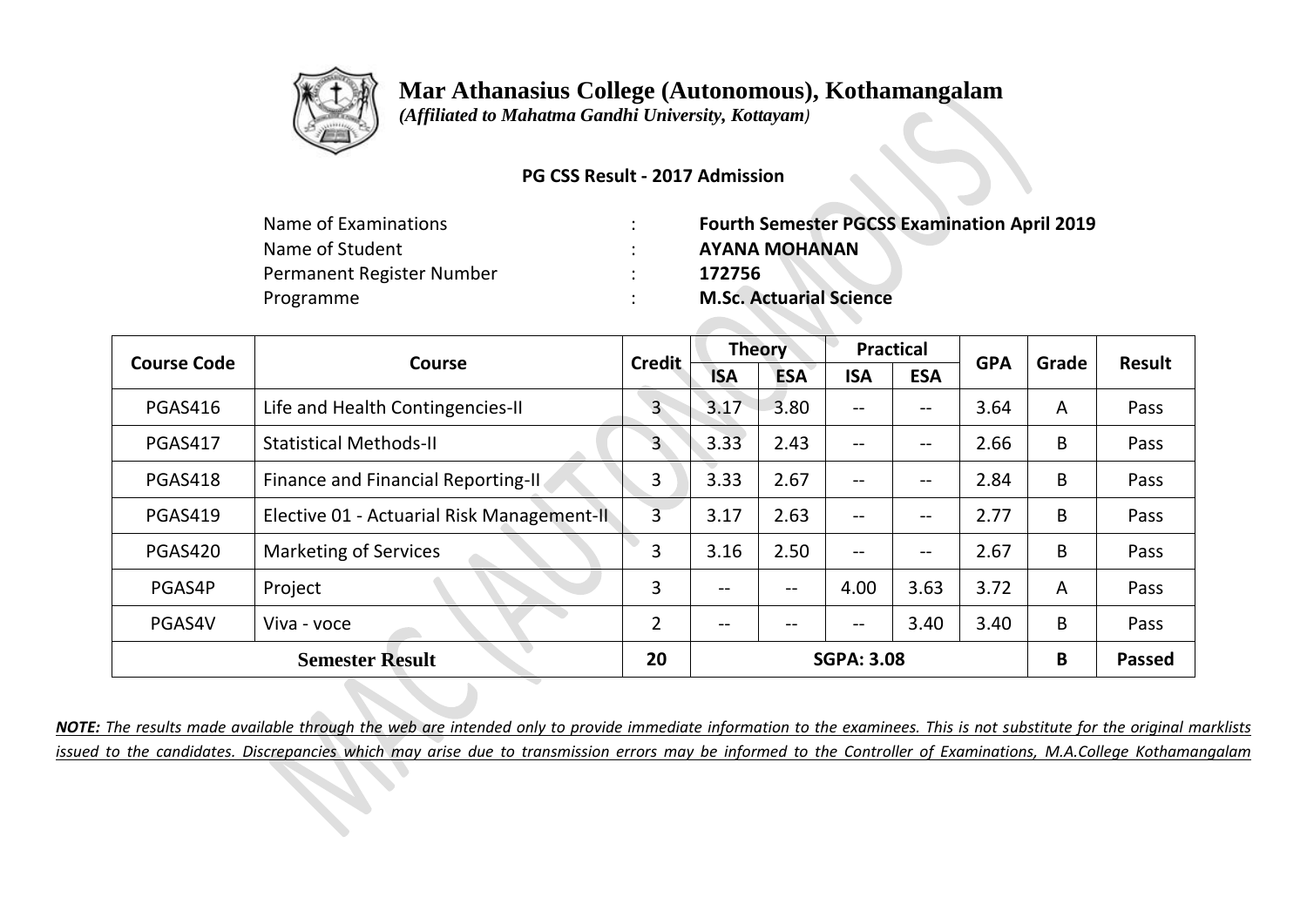

 *(Affiliated to Mahatma Gandhi University, Kottayam)*

#### **PG CSS Result - 2017 Admission**

| <b>Fourth Semester PGCSS Examination April 2019</b> |
|-----------------------------------------------------|
|                                                     |
|                                                     |
|                                                     |
|                                                     |

| <b>Course Code</b> | Course                                     | <b>Credit</b>  | <b>Theory</b> |            | <b>Practical</b>  |            | <b>GPA</b> | Grade | <b>Result</b> |
|--------------------|--------------------------------------------|----------------|---------------|------------|-------------------|------------|------------|-------|---------------|
|                    |                                            |                | <b>ISA</b>    | <b>ESA</b> | <b>ISA</b>        | <b>ESA</b> |            |       |               |
| PGAS416            | Life and Health Contingencies-II           | 3              | 3.33          | 3.70       | $- -$             | --         | 3.61       | A     | Pass          |
| <b>PGAS417</b>     | <b>Statistical Methods-II</b>              | 3              | 3.33          | 2.70       | $-$               | --         | 2.86       | B     | Pass          |
| <b>PGAS418</b>     | Finance and Financial Reporting-II.        | 3              | 3.33          | 3.17       | $\qquad \qquad -$ | $- -$      | 3.21       | B     | Pass          |
| PGAS419            | Elective 01 - Actuarial Risk Management-II | $\overline{3}$ | 3.50          | 3.00       | $- -$             | $- -$      | 3.13       | B     | Pass          |
| PGAS420            | <b>Marketing of Services</b>               | 3              | 3.83          | 3.10       | $\qquad \qquad -$ | --         | 3.28       | B     | Pass          |
| PGAS4P             | Project                                    | 3              | --            | $- -$      | 3.50              | 3.53       | 3.52       | A     | Pass          |
| PGAS4V             | Viva - voce                                | $\overline{2}$ | --            | --         | $\qquad \qquad -$ | 3.40       | 3.40       | B     | Pass          |
|                    | <b>Semester Result</b>                     | 20             |               |            | <b>SGPA: 3.28</b> |            |            | B     | <b>Passed</b> |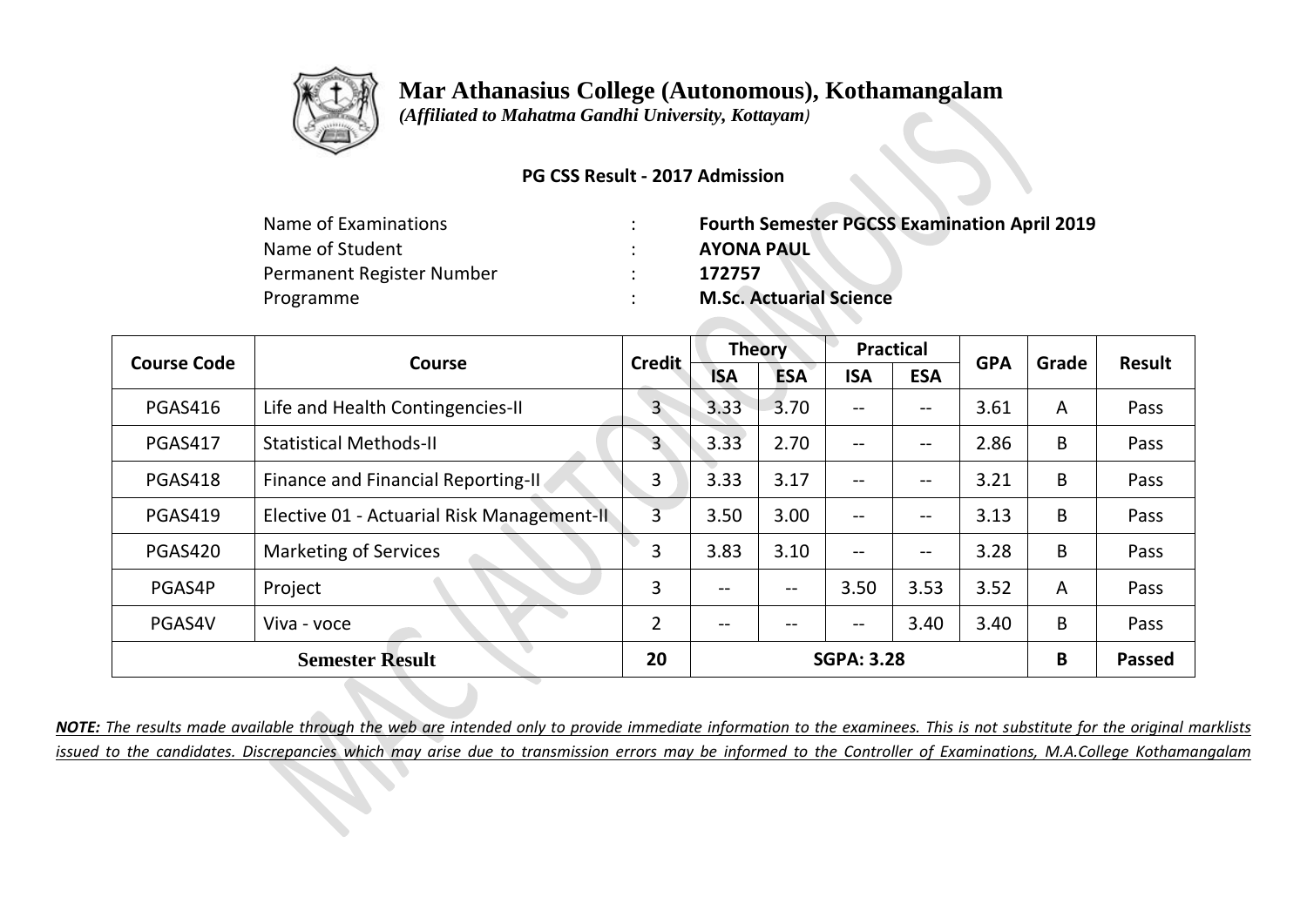

 *(Affiliated to Mahatma Gandhi University, Kottayam)*

#### **PG CSS Result - 2017 Admission**

| Name of Examinations      | <b>Fourth Semester PGCSS Examination April 2019</b> |
|---------------------------|-----------------------------------------------------|
| Name of Student           | <b>BENZ PJOS</b>                                    |
| Permanent Register Number | 172758                                              |
| Programme                 | <b>M.Sc. Actuarial Science</b>                      |

| <b>Course Code</b> | Course                                     | <b>Credit</b>  | <b>Theory</b> |            | <b>Practical</b>                      |            | <b>GPA</b> | Grade          | <b>Result</b> |
|--------------------|--------------------------------------------|----------------|---------------|------------|---------------------------------------|------------|------------|----------------|---------------|
|                    |                                            |                | <b>ISA</b>    | <b>ESA</b> | <b>ISA</b>                            | <b>ESA</b> |            |                |               |
| PGAS416            | Life and Health Contingencies-II           | $\mathsf{3}$   | 4.00          | 3.90       | $- -$                                 | --         | 3.93       | A              | Pass          |
| <b>PGAS417</b>     | <b>Statistical Methods-II</b>              | $\overline{3}$ | 4.00          | 3.07       | $--$                                  | --         | 3.30       | B              | Pass          |
| PGAS418            | Finance and Financial Reporting-II         | 3              | 3.83          | 3.20       | $\qquad \qquad -$                     | --         | 3.36       | B              | Pass          |
| PGAS419            | Elective 01 - Actuarial Risk Management-II | $\overline{3}$ | 4.00          | 3.33       | $\hspace{0.05cm}$ – $\hspace{0.05cm}$ | --         | 3.50       | $\overline{A}$ | Pass          |
| PGAS420            | <b>Marketing of Services</b>               | 3              | 3.83          | 2.90       | $-$                                   | --         | 3.13       | B              | Pass          |
| PGAS4P             | Project                                    | 3              | --            | $- -$      | 4.00                                  | 3.83       | 3.87       | $\overline{A}$ | Pass          |
| PGAS4V             | Viva - voce                                | $\overline{2}$ | --            | --         | $\hspace{0.05cm}$ – $\hspace{0.05cm}$ | 3.90       | 3.90       | $\overline{A}$ | Pass          |
|                    | <b>Semester Result</b>                     | 20             |               |            | <b>SGPA: 3.55</b>                     |            |            | A              | <b>Passed</b> |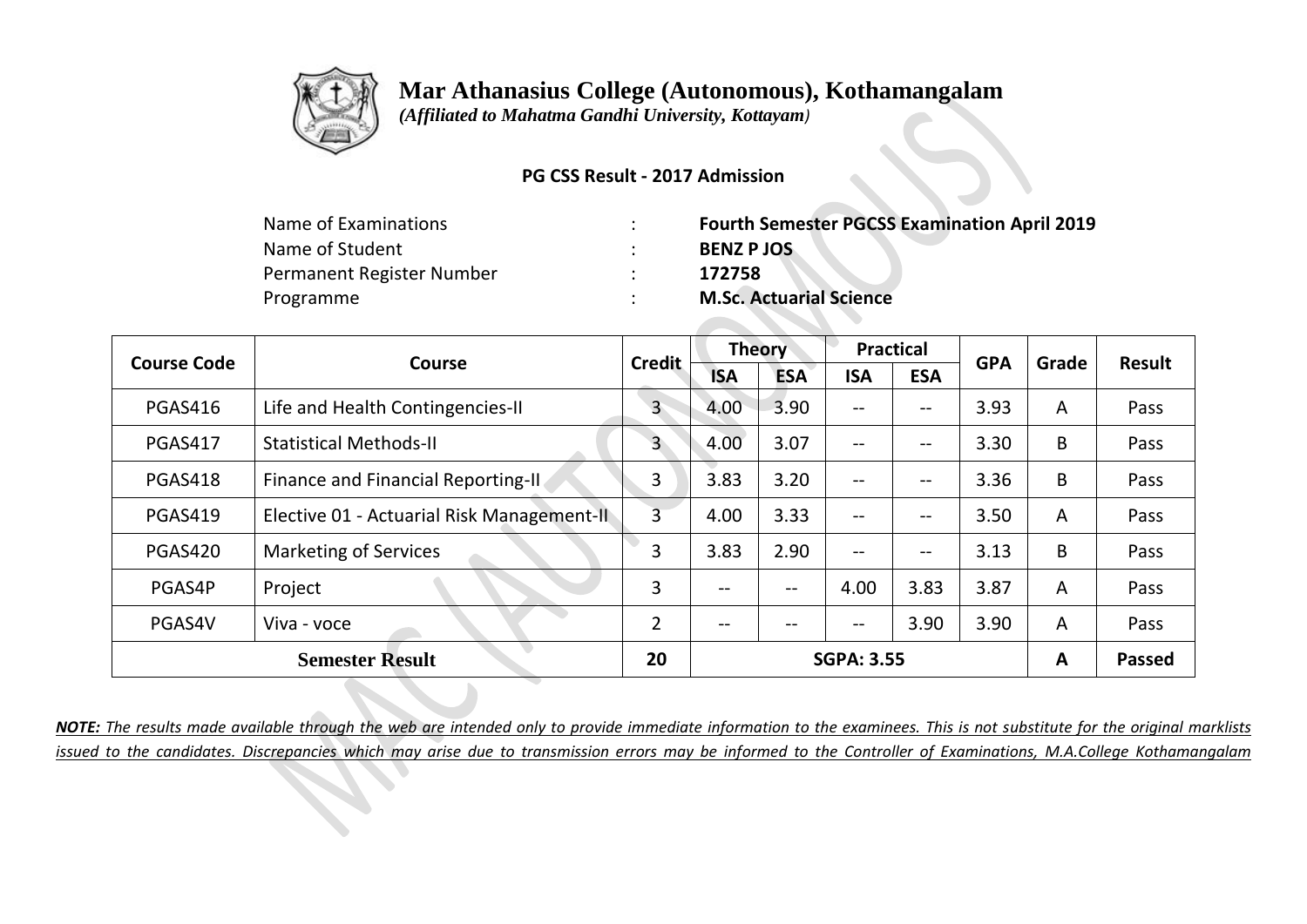

 *(Affiliated to Mahatma Gandhi University, Kottayam)*

### **PG CSS Result - 2017 Admission**

| Name of Examinations      | <b>Fourth Semester PGCSS Examination April 2019</b> |
|---------------------------|-----------------------------------------------------|
| Name of Student           | <b>GREESHMA ELSA MATHEW</b>                         |
| Permanent Register Number | 172759                                              |
| Programme                 | <b>M.Sc. Actuarial Science</b>                      |

| <b>Course Code</b> | Course                                     | <b>Credit</b>  | <b>Theory</b> |            | <b>Practical</b>                      |            | <b>GPA</b> | Grade          | <b>Result</b> |
|--------------------|--------------------------------------------|----------------|---------------|------------|---------------------------------------|------------|------------|----------------|---------------|
|                    |                                            |                | <b>ISA</b>    | <b>ESA</b> | <b>ISA</b>                            | <b>ESA</b> |            |                |               |
| <b>PGAS416</b>     | Life and Health Contingencies-II           | $\overline{3}$ | 3.67          | 3.57       | $\hspace{0.05cm}$ – $\hspace{0.05cm}$ | --         | 3.60       | $\overline{A}$ | Pass          |
| <b>PGAS417</b>     | <b>Statistical Methods-II</b>              | $\overline{3}$ | 3.67          | 2.93       | $--$                                  | --         | 3.12       | B              | Pass          |
| PGAS418            | Finance and Financial Reporting-II         | 3              | 3.66          | 2.93       | $\hspace{0.05cm}$ – $\hspace{0.05cm}$ | --         | 3.11       | B              | Pass          |
| PGAS419            | Elective 01 - Actuarial Risk Management-II | $\overline{3}$ | 3.67          | 2.83       | $--$                                  | --         | 3.04       | B              | Pass          |
| PGAS420            | <b>Marketing of Services</b>               | 3              | 3.50          | 2.70       | $--$                                  | --         | 2.90       | B              | Pass          |
| PGAS4P             | Project                                    | 3              | $- -$         | $- -$      | 3.60                                  | 3.40       | 3.45       | B              | Pass          |
| PGAS4V             | Viva - voce                                | $\overline{2}$ | --            |            | --                                    | 3.50       | 3.50       | $\overline{A}$ | Pass          |
|                    | <b>Semester Result</b>                     | 20             |               |            | <b>SGPA: 3.23</b>                     |            |            | B              | <b>Passed</b> |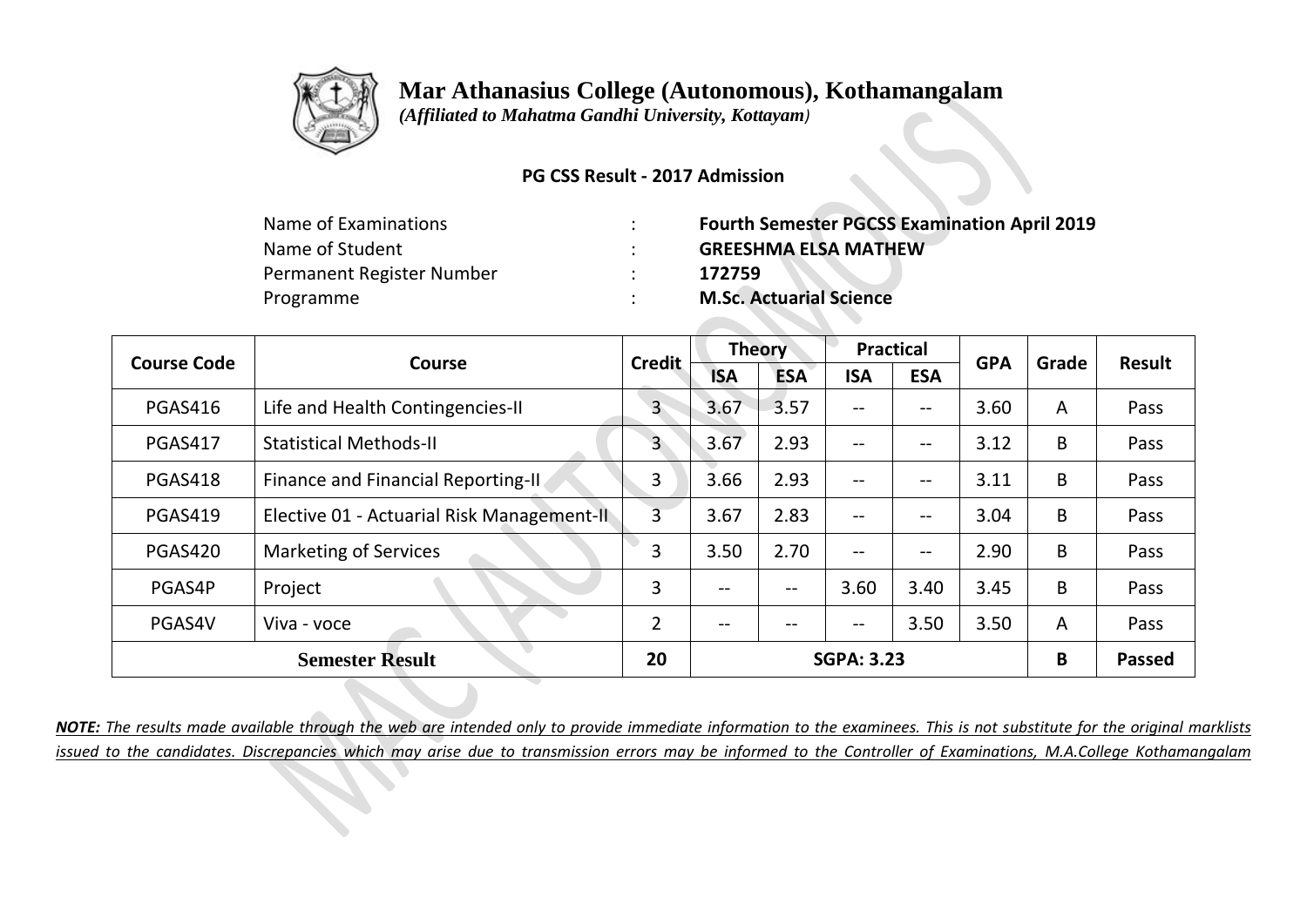

 *(Affiliated to Mahatma Gandhi University, Kottayam)*

#### **PG CSS Result - 2017 Admission**

| Name of Examinations      | <b>Fourth Semester PGCSS Examination April 2019</b> |
|---------------------------|-----------------------------------------------------|
| Name of Student           | <b>JEEVANE M</b>                                    |
| Permanent Register Number | 172760                                              |
| Programme                 | <b>M.Sc. Actuarial Science</b>                      |

| <b>Course Code</b> | Course                                     | <b>Credit</b>  | <b>Theory</b> |            | <b>Practical</b>  |                   | <b>GPA</b> | Grade        | <b>Result</b> |
|--------------------|--------------------------------------------|----------------|---------------|------------|-------------------|-------------------|------------|--------------|---------------|
|                    |                                            |                | <b>ISA</b>    | <b>ESA</b> | <b>ISA</b>        | <b>ESA</b>        |            |              |               |
| <b>PGAS416</b>     | Life and Health Contingencies-II           | $\overline{3}$ | 3.33          | 3.17       | $- -$             | --                | 3.21       | B            | Pass          |
| <b>PGAS417</b>     | <b>Statistical Methods-II</b>              | 3              | 3.17          | 2.80       | $\qquad \qquad -$ | --                | 2.89       | B            | Pass          |
| PGAS418            | <b>Finance and Financial Reporting-II</b>  | 3              | 3.16          | 2.80       | $- -$             | --                | 2.89       | B            | Pass          |
| <b>PGAS419</b>     | Elective 01 - Actuarial Risk Management-II | 3              | 3.17          | 2.43       | $\qquad \qquad -$ | $\qquad \qquad -$ | 2.62       | B            | Pass          |
| <b>PGAS420</b>     | <b>Marketing of Services</b>               | 3              | 3.33          | 1.87       | $\qquad \qquad -$ | $\qquad \qquad -$ | 2.24       | $\mathsf{C}$ | Pass          |
| PGAS4P             | Project                                    | 3              | --            | --         | 3.50              | 3.50              | 3.50       | A            | Pass          |
| PGAS4V             | Viva - voce                                | $\overline{2}$ | --            |            | $- -$             | 3.50              | 3.50       | A            | Pass          |
|                    | <b>Semester Result</b>                     | 20             |               |            | <b>SGPA: 2.95</b> |                   |            | B            | <b>Passed</b> |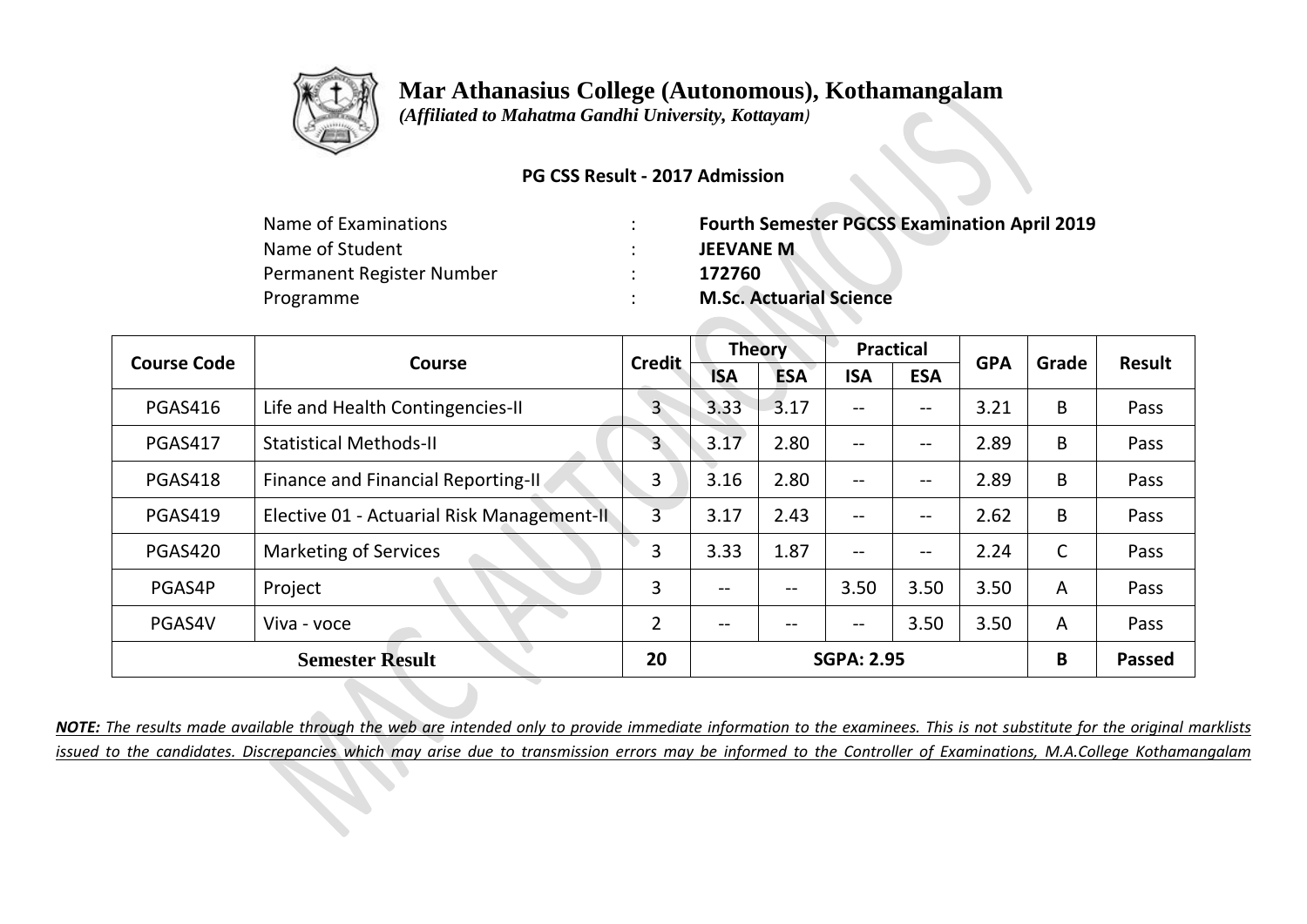

 *(Affiliated to Mahatma Gandhi University, Kottayam)*

#### **PG CSS Result - 2017 Admission**

| Name of Examinations      | <b>Fourth Semester PGCSS Examination April 2019</b> |
|---------------------------|-----------------------------------------------------|
| Name of Student           | <b>MARIA SHAJU</b>                                  |
| Permanent Register Number | 172761                                              |
| Programme                 | <b>M.Sc. Actuarial Science</b>                      |

|                | <b>Course Code</b><br>Course               | <b>Credit</b>  | <b>Theory</b>     |            | <b>Practical</b>                      |            | <b>GPA</b> | Grade          | <b>Result</b> |
|----------------|--------------------------------------------|----------------|-------------------|------------|---------------------------------------|------------|------------|----------------|---------------|
|                |                                            |                | <b>ISA</b>        | <b>ESA</b> | <b>ISA</b>                            | <b>ESA</b> |            |                |               |
| <b>PGAS416</b> | Life and Health Contingencies-II           | 3              | 3.50              | 3.27       | --                                    | --         | 3.33       | B              | Pass          |
| <b>PGAS417</b> | <b>Statistical Methods-II</b>              | 3              | 3.50              | 3.13       | $\hspace{0.05cm}$ – $\hspace{0.05cm}$ | --         | 3.22       | B              | Pass          |
| PGAS418        | Finance and Financial Reporting-II.        | 3              | 3.16              | 1.80       | $\hspace{0.05cm}$ – $\hspace{0.05cm}$ | --         | 2.14       | C              | Pass          |
| <b>PGAS419</b> | Elective 01 - Actuarial Risk Management-II | $\overline{3}$ | 3.50              | 3.17       | $--$                                  | --         | 3.25       | B              | Pass          |
| PGAS420        | <b>Marketing of Services</b>               | 3              | 3.66              | 2.73       | $\hspace{0.05cm}$ – $\hspace{0.05cm}$ | --         | 2.96       | B              | Pass          |
| PGAS4P         | Project                                    | 3              | $\qquad \qquad -$ | $- -$      | 3.60                                  | 3.50       | 3.53       | A              | Pass          |
| PGAS4V         | Viva - voce                                | $\overline{2}$ | --                |            | --                                    | 3.50       | 3.50       | $\overline{A}$ | Pass          |
|                | <b>Semester Result</b>                     | 20             |                   |            | <b>SGPA: 3.11</b>                     |            |            | B              | <b>Passed</b> |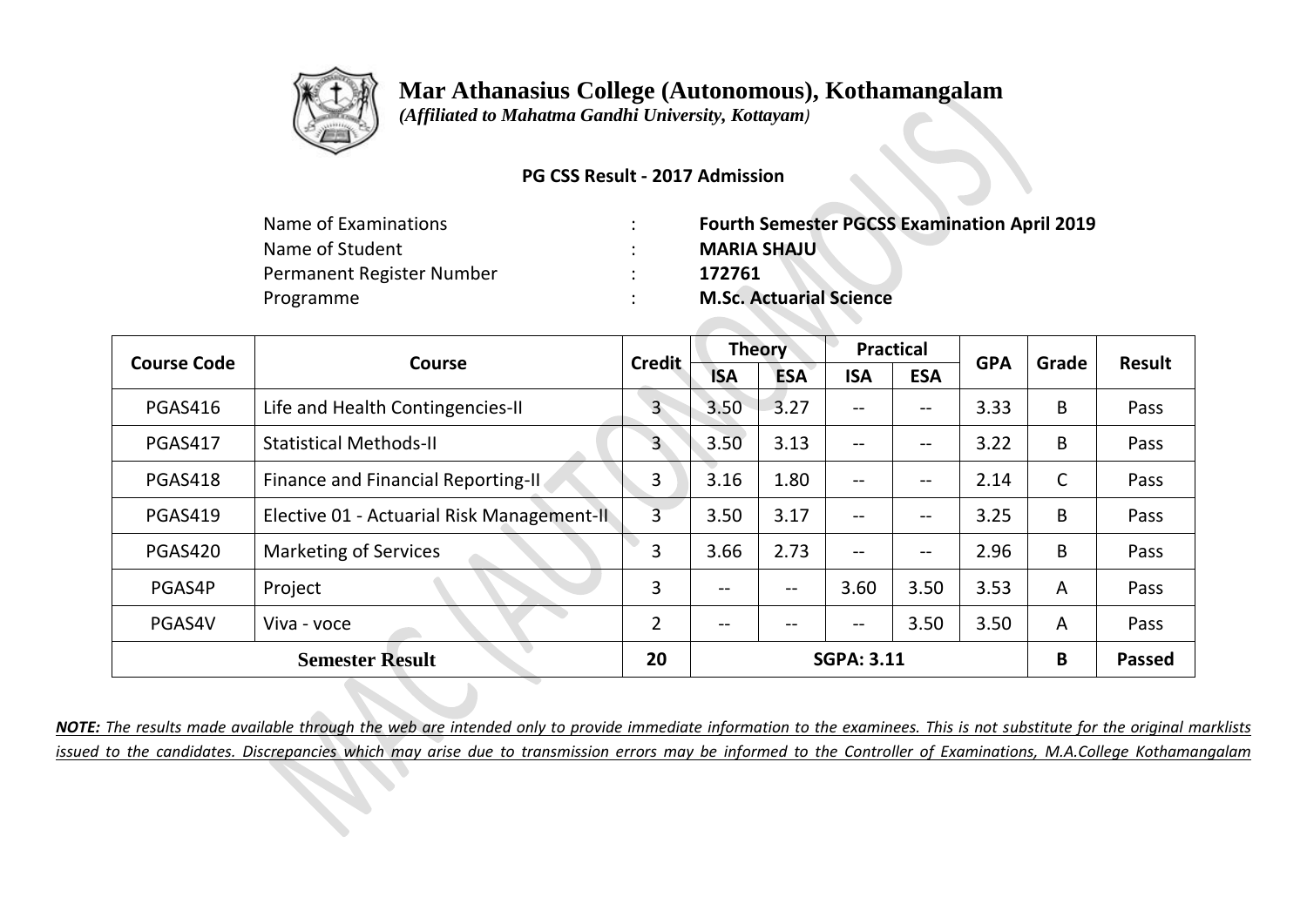

 *(Affiliated to Mahatma Gandhi University, Kottayam)*

#### **PG CSS Result - 2017 Admission**

| <b>Fourth Semester PGCSS Examination April 2019</b> |
|-----------------------------------------------------|
| <b>NIKHITA SHABU</b>                                |
| 172762                                              |
| <b>M.Sc. Actuarial Science</b>                      |
|                                                     |

|                | <b>Course Code</b><br>Course               | <b>Credit</b>  |            | <b>Theory</b> |                   | <b>Practical</b> | <b>GPA</b> | Grade | Result        |
|----------------|--------------------------------------------|----------------|------------|---------------|-------------------|------------------|------------|-------|---------------|
|                |                                            |                | <b>ISA</b> | <b>ESA</b>    | <b>ISA</b>        | <b>ESA</b>       |            |       |               |
| <b>PGAS416</b> | Life and Health Contingencies-II           | $\mathsf{3}$   | 3.83       | 3.80          | $-$               | --               | 3.81       | A     | Pass          |
| <b>PGAS417</b> | <b>Statistical Methods-II</b>              | 3              | 3.50       | 3.37          | $\qquad \qquad -$ | --               | 3.40       | B     | Pass          |
| PGAS418        | Finance and Financial Reporting-II         | 3              | 3.83       | 3.33          | $\qquad \qquad -$ | $- -$            | 3.46       | B     | Pass          |
| <b>PGAS419</b> | Elective 01 - Actuarial Risk Management-II | $\overline{3}$ | 3.67       | 3.20          | $\qquad \qquad -$ | $-\!$ $-$        | 3.32       | B     | Pass          |
| PGAS420        | <b>Marketing of Services</b>               | 3              | 3.66       | 2.93          | $-$               | --               | 3.11       | B     | Pass          |
| PGAS4P         | Project                                    | 3              | $- -$      | $-$           | 3.67              | 3.60             | 3.62       | A     | Pass          |
| PGAS4V         | Viva - voce                                | $\overline{2}$ | --         |               | $-\!$ $\!-$       | 3.80             | 3.80       | A     | Pass          |
|                | <b>Semester Result</b>                     | 20             |            |               | <b>SGPA: 3.49</b> |                  |            | B     | <b>Passed</b> |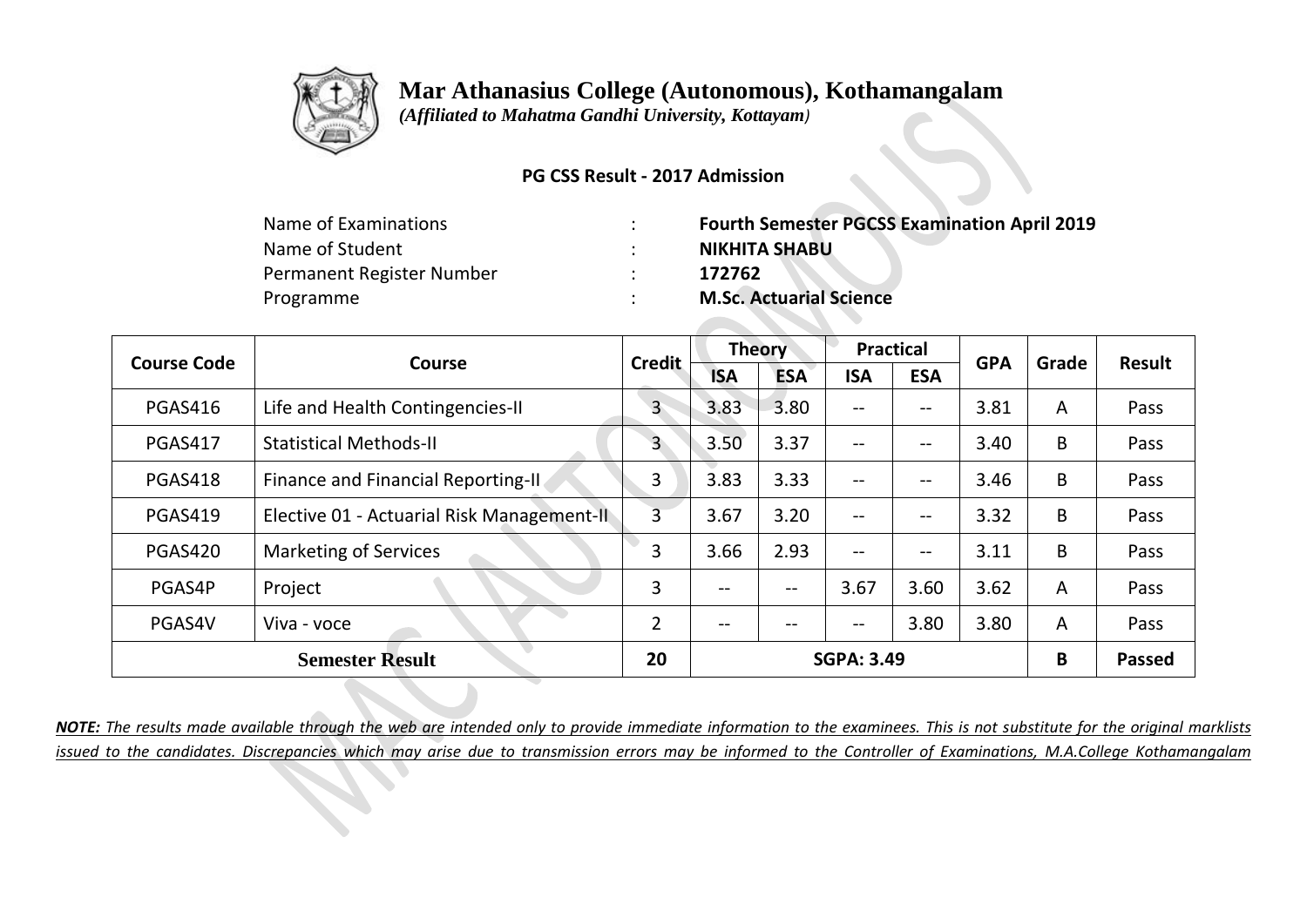

 *(Affiliated to Mahatma Gandhi University, Kottayam)*

#### **PG CSS Result - 2017 Admission**

| Name of Examinations      | <b>Fourth Semester PGCSS Examination April 2019</b> |
|---------------------------|-----------------------------------------------------|
| Name of Student           | <b>RAHULKS</b>                                      |
| Permanent Register Number | 172763                                              |
| Programme                 | <b>M.Sc. Actuarial Science</b>                      |

| <b>Course Code</b> | Course                                     | <b>Credit</b>  | <b>Theory</b> |            | <b>Practical</b>                      |            | <b>GPA</b> | Grade          | Result        |
|--------------------|--------------------------------------------|----------------|---------------|------------|---------------------------------------|------------|------------|----------------|---------------|
|                    |                                            |                | <b>ISA</b>    | <b>ESA</b> | <b>ISA</b>                            | <b>ESA</b> |            |                |               |
| <b>PGAS416</b>     | Life and Health Contingencies-II           | $\overline{3}$ | 3.67          | 3.57       | $\hspace{0.05cm}$ – $\hspace{0.05cm}$ | --         | 3.60       | $\overline{A}$ | Pass          |
| <b>PGAS417</b>     | <b>Statistical Methods-II</b>              | $\overline{3}$ | 3.50          | 2.30       | $--$                                  | --         | 2.60       | B              | Pass          |
| PGAS418            | Finance and Financial Reporting-II         | 3              | 3.00          | 3.10       | $\hspace{0.05cm}$ – $\hspace{0.05cm}$ | --         | 3.08       | B              | Pass          |
| PGAS419            | Elective 01 - Actuarial Risk Management-II | $\overline{3}$ | 3.67          | 3.20       | $--$                                  | --         | 3.32       | B              | Pass          |
| PGAS420            | <b>Marketing of Services</b>               | 3              | 3.16          | 2.87       | $\hspace{0.05cm}$ – $\hspace{0.05cm}$ | --         | 2.94       | B              | Pass          |
| PGAS4P             | Project                                    | 3              | --            | $- -$      | 3.83                                  | 3.63       | 3.68       | $\overline{A}$ | Pass          |
| PGAS4V             | Viva - voce                                | $\overline{2}$ | --            |            | --                                    | 3.70       | 3.70       | $\overline{A}$ | Pass          |
|                    | <b>Semester Result</b>                     | 20             |               |            | <b>SGPA: 3.25</b>                     |            |            | B              | <b>Passed</b> |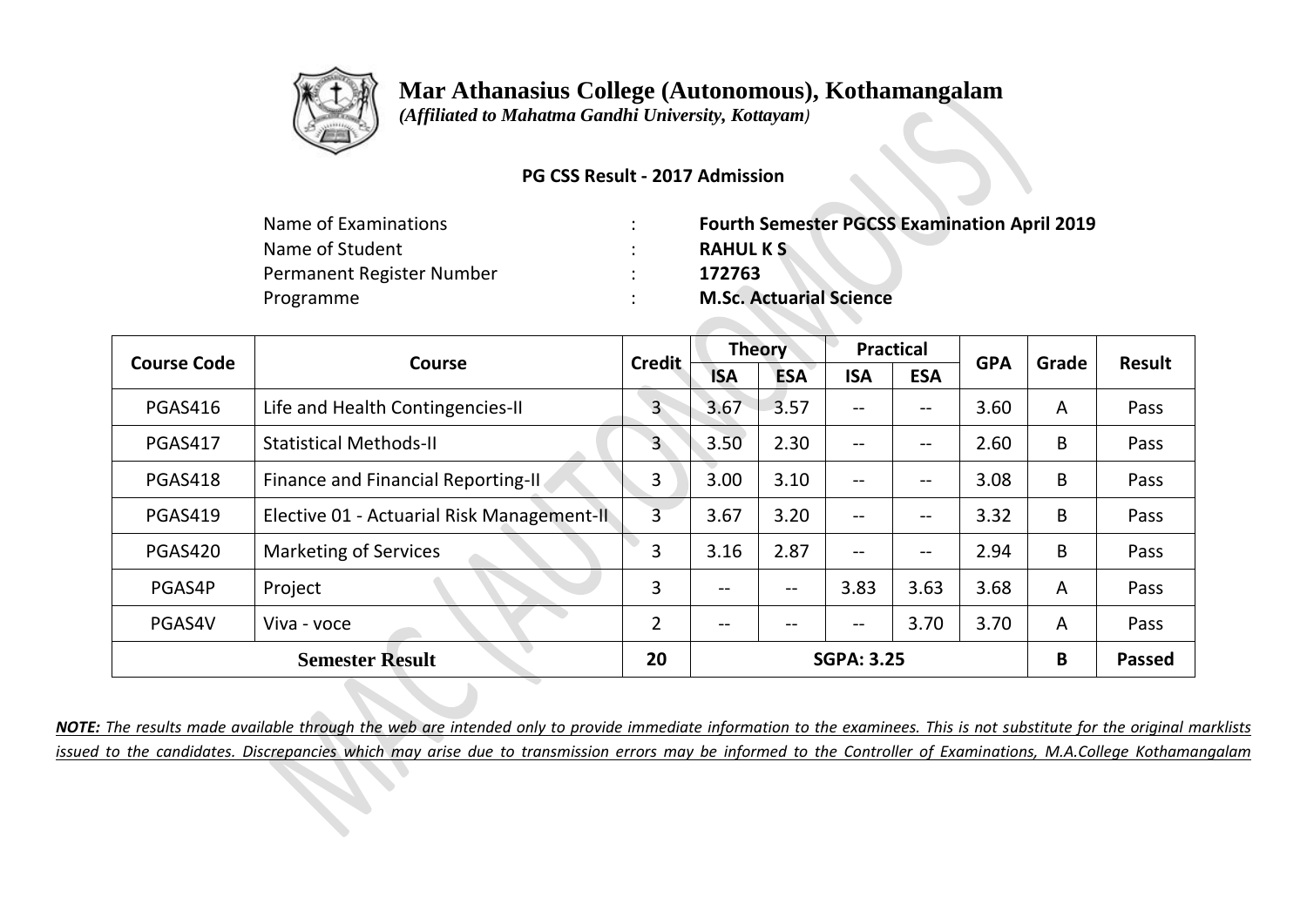

 *(Affiliated to Mahatma Gandhi University, Kottayam)*

### **PG CSS Result - 2017 Admission**

| Name of Examinations      | <b>Fourth Semester PGCSS Examination April 2019</b> |
|---------------------------|-----------------------------------------------------|
| Name of Student           | <b>SREESANDHYA M NAIR</b>                           |
| Permanent Register Number | 172764                                              |
| Programme                 | <b>M.Sc. Actuarial Science</b>                      |
|                           |                                                     |

| <b>Course Code</b> | Course                                     | <b>Credit</b>  | <b>Theory</b>     |                   | <b>Practical</b>         |                   | <b>GPA</b> | Grade          | Result        |
|--------------------|--------------------------------------------|----------------|-------------------|-------------------|--------------------------|-------------------|------------|----------------|---------------|
|                    |                                            |                | <b>ISA</b>        | <b>ESA</b>        | <b>ISA</b>               | <b>ESA</b>        |            |                |               |
| <b>PGAS416</b>     | Life and Health Contingencies-II           | 3              | 3.33              | 3.33              | $- -$                    | --                | 3.33       | B              | Pass          |
| <b>PGAS417</b>     | <b>Statistical Methods-II</b>              | 3              | 3.17              | 3.07              | $\qquad \qquad -$        | --                | 3.10       | B              | Pass          |
| PGAS418            | Finance and Financial Reporting-II.        | 3              | 3.00              | 2.37              | $- -$                    | $\qquad \qquad -$ | 2.53       | B              | Pass          |
| <b>PGAS419</b>     | Elective 01 - Actuarial Risk Management-II | $\overline{3}$ | 3.33              | 3.00              | $\qquad \qquad -$        | $- -$             | 3.08       | B              | Pass          |
| PGAS420            | <b>Marketing of Services</b>               | 3              | 3.16              | 2.83              | $\overline{\phantom{a}}$ | $-\!$ $-$         | 2.91       | B              | Pass          |
| PGAS4P             | Project                                    | 3              | $\qquad \qquad -$ | $\qquad \qquad -$ | 3.60                     | 3.50              | 3.53       | A              | Pass          |
| PGAS4V             | Viva - voce                                | $\overline{2}$ | $- -$             | --                | --                       | 3.50              | 3.50       | $\overline{A}$ | Pass          |
|                    | <b>Semester Result</b>                     | 20             |                   |                   | <b>SGPA: 3.12</b>        |                   |            | B              | <b>Passed</b> |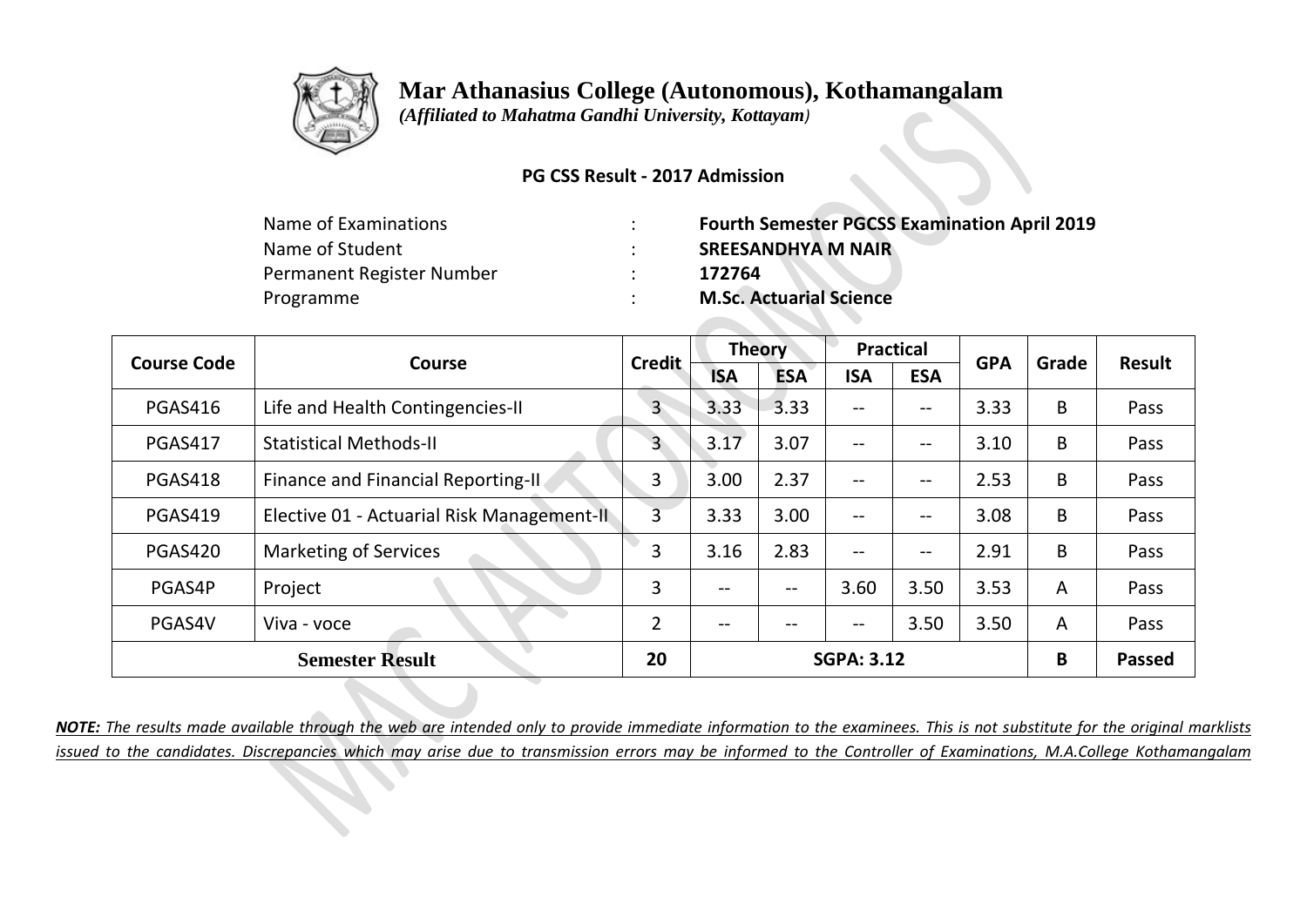

 *(Affiliated to Mahatma Gandhi University, Kottayam)*

### **PG CSS Result - 2017 Admission**

| <b>Fourth Semester PGCSS Examination April 2019</b> |
|-----------------------------------------------------|
| <b>SUBATHRA SELVI S</b>                             |
| 172765                                              |
| <b>M.Sc. Actuarial Science</b>                      |
|                                                     |

| <b>Course Code</b> | <b>Course</b>                                     | <b>Credit</b>  | <b>Theory</b>     |                   | <b>Practical</b>  |                   | <b>GPA</b> | Grade | <b>Result</b> |
|--------------------|---------------------------------------------------|----------------|-------------------|-------------------|-------------------|-------------------|------------|-------|---------------|
|                    |                                                   |                | <b>ISA</b>        | <b>ESA</b>        | <b>ISA</b>        | <b>ESA</b>        |            |       |               |
| <b>PGAS416</b>     | Life and Health Contingencies-II                  | 3              | 3.50              | 3.83              | $- -$             | --                | 3.75       | A     | Pass          |
| <b>PGAS417</b>     | <b>Statistical Methods-II</b>                     | 3              | 3.83              | 2.13              | $-$               | $\qquad \qquad -$ | 2.56       | B     | Pass          |
| PGAS418            | <b>Finance and Financial Reporting-II</b>         | 3              | 3.66              | 2.60              | $\qquad \qquad -$ | $-\!$ $-$         | 2.87       | B     | Pass          |
| <b>PGAS419</b>     | Elective 01 - Actuarial Risk Management-II        | $\overline{3}$ | 3.33              | 2.63              | $-$               | $\qquad \qquad -$ | 2.81       | B     | Pass          |
| PGAS420            | <b>Marketing of Services</b>                      | 3              | 3.16              | 1.87              | $\qquad \qquad -$ | $\qquad \qquad -$ | 2.19       | C     | Pass          |
| PGAS4P             | Project                                           | 3              | $\qquad \qquad -$ | $\qquad \qquad -$ | 3.50              | 3.40              | 3.43       | B     | Pass          |
| PGAS4V             | Viva - voce                                       | $\overline{2}$ | $- -$             | --                | $\qquad \qquad -$ | 3.40              | 3.40       | B     | Pass          |
|                    | 20<br><b>Semester Result</b><br><b>SGPA: 2.98</b> |                |                   | B                 | <b>Passed</b>     |                   |            |       |               |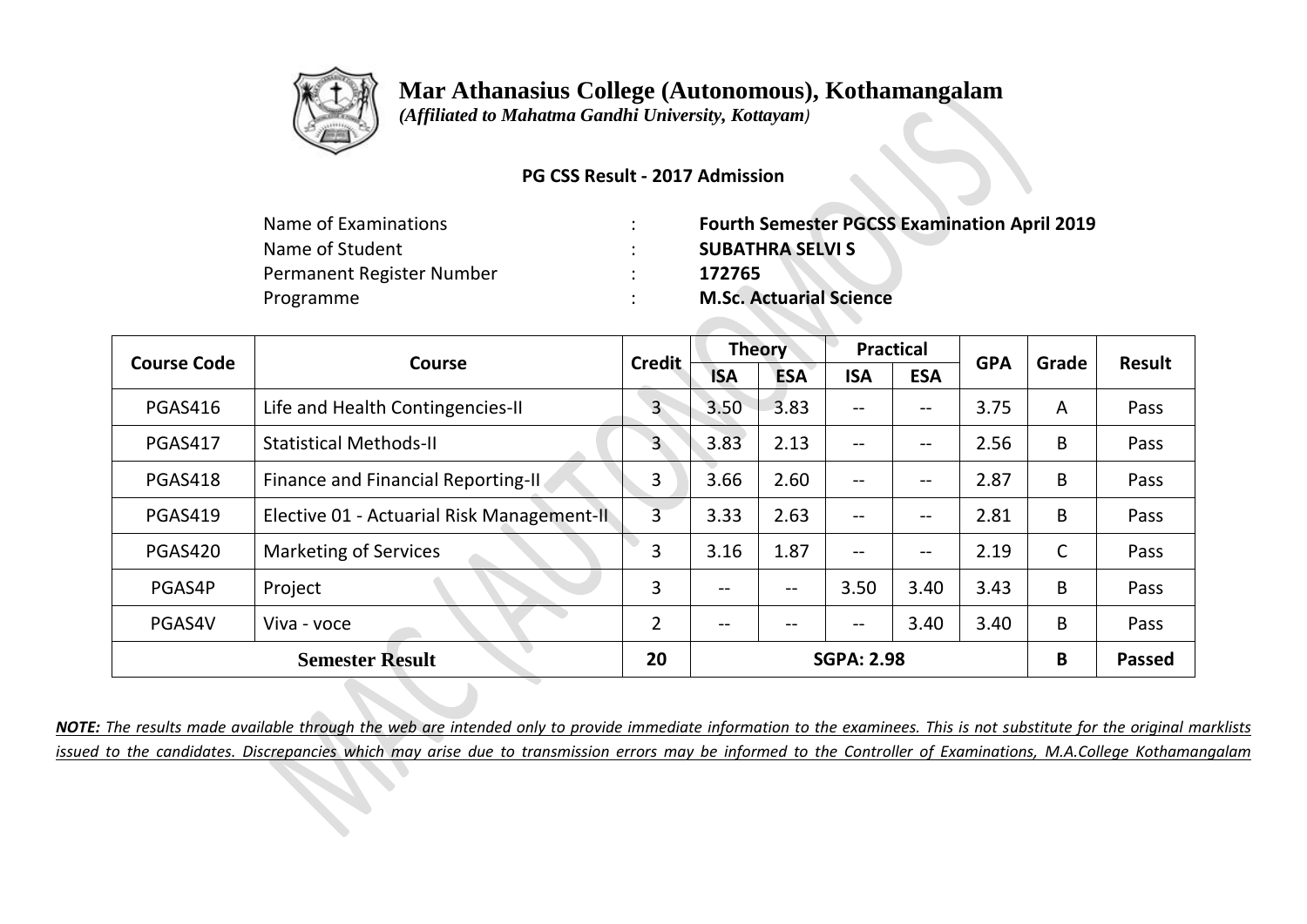

 *(Affiliated to Mahatma Gandhi University, Kottayam)*

### **PG CSS Result - 2017 Admission**

| <b>Fourth Semester PGCSS Examination April 2019</b> |
|-----------------------------------------------------|
| <b>TEENA MATHEW</b>                                 |
| 172766                                              |
| <b>M.Sc. Actuarial Science</b>                      |
|                                                     |

| <b>Course Code</b>     | <b>Course</b>                              | <b>Credit</b>  | <b>Theory</b>     |            | <b>Practical</b>                      |            | <b>GPA</b> | Grade        | <b>Result</b> |
|------------------------|--------------------------------------------|----------------|-------------------|------------|---------------------------------------|------------|------------|--------------|---------------|
|                        |                                            |                | <b>ISA</b>        | <b>ESA</b> | <b>ISA</b>                            | <b>ESA</b> |            |              |               |
| <b>PGAS416</b>         | Life and Health Contingencies-II           | 3              | 3.33              | 3.53       | $\overline{\phantom{m}}$              | --         | 3.48       | B            | Pass          |
| <b>PGAS417</b>         | <b>Statistical Methods-II</b>              | 3              | 3.33              | 2.03       | $-$                                   | --         | 2.36       | $\mathsf{C}$ | Pass          |
| PGAS418                | Finance and Financial Reporting-II.        | 3              | 3.33              | 2.57       | $\hspace{0.05cm}$ – $\hspace{0.05cm}$ | --         | 2.76       | B            | Pass          |
| <b>PGAS419</b>         | Elective 01 - Actuarial Risk Management-II | $\overline{3}$ | 3.33              | 2.80       | $\qquad \qquad -$                     | --         | 2.93       | B            | Pass          |
| PGAS420                | <b>Marketing of Services</b>               | 3              | 3.50              | 2.30       | $\hspace{0.05cm}$ – $\hspace{0.05cm}$ | --         | 2.60       | B            | Pass          |
| PGAS4P                 | Project                                    | 3              | --                | $- -$      | 3.50                                  | 3.40       | 3.43       | B            | Pass          |
| PGAS4V                 | Viva - voce                                | $\overline{2}$ | $\qquad \qquad -$ | --         | $\hspace{0.05cm}$ – $\hspace{0.05cm}$ | 3.40       | 3.40       | B            | Pass          |
| <b>Semester Result</b> |                                            | 20             |                   |            | <b>SGPA: 2.97</b>                     |            |            | B            | <b>Passed</b> |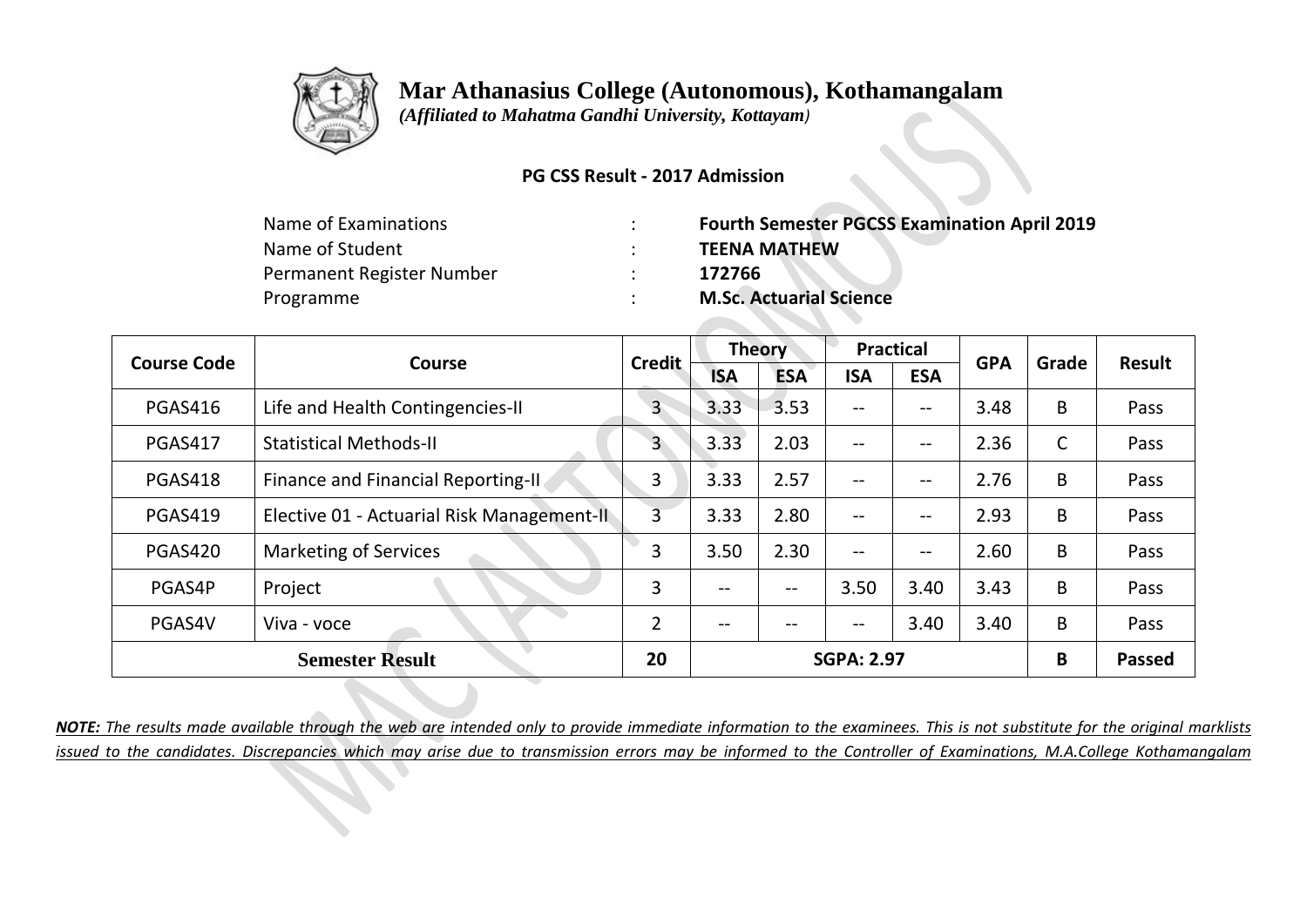

 *(Affiliated to Mahatma Gandhi University, Kottayam)*

### **PG CSS Result - 2017 Admission**

| <b>Fourth Semester PGCSS Examination April 2019</b> |
|-----------------------------------------------------|
| <b>TEENAMOLTK</b>                                   |
| 172767                                              |
| <b>M.Sc. Actuarial Science</b>                      |
|                                                     |

| <b>Course Code</b> | Course                                     | <b>Credit</b>  | <b>Theory</b> |            | <b>Practical</b>  |                   | <b>GPA</b> | Grade | <b>Result</b> |
|--------------------|--------------------------------------------|----------------|---------------|------------|-------------------|-------------------|------------|-------|---------------|
|                    |                                            |                | <b>ISA</b>    | <b>ESA</b> | <b>ISA</b>        | <b>ESA</b>        |            |       |               |
| <b>PGAS416</b>     | Life and Health Contingencies-II           | $\mathsf{3}$   | 3.67          | 3.63       | $\qquad \qquad -$ | --                | 3.64       | A     | Pass          |
| <b>PGAS417</b>     | <b>Statistical Methods-II</b>              | 3              | 3.83          | 3.80       | $\qquad \qquad -$ | --                | 3.81       | A     | Pass          |
| PGAS418            | Finance and Financial Reporting-II.        | 3              | 3.33          | 2.80       | $- -$             | --                | 2.93       | B     | Pass          |
| <b>PGAS419</b>     | Elective 01 - Actuarial Risk Management-II | $\overline{3}$ | 3.67          | 2.90       | $\qquad \qquad -$ | $\qquad \qquad -$ | 3.09       | B     | Pass          |
| <b>PGAS420</b>     | <b>Marketing of Services</b>               | 3              | 3.16          | 2.70       | $\qquad \qquad -$ | $\qquad \qquad -$ | 2.82       | B     | Pass          |
| PGAS4P             | Project                                    | 3              | --            | $- -$      | 3.60              | 3.43              | 3.47       | B     | Pass          |
| PGAS4V             | Viva - voce                                | $\overline{2}$ | --            |            | $- -$             | 3.60              | 3.60       | A     | Pass          |
|                    | <b>Semester Result</b>                     | 20             |               |            | <b>SGPA: 3.32</b> |                   |            | B     | <b>Passed</b> |